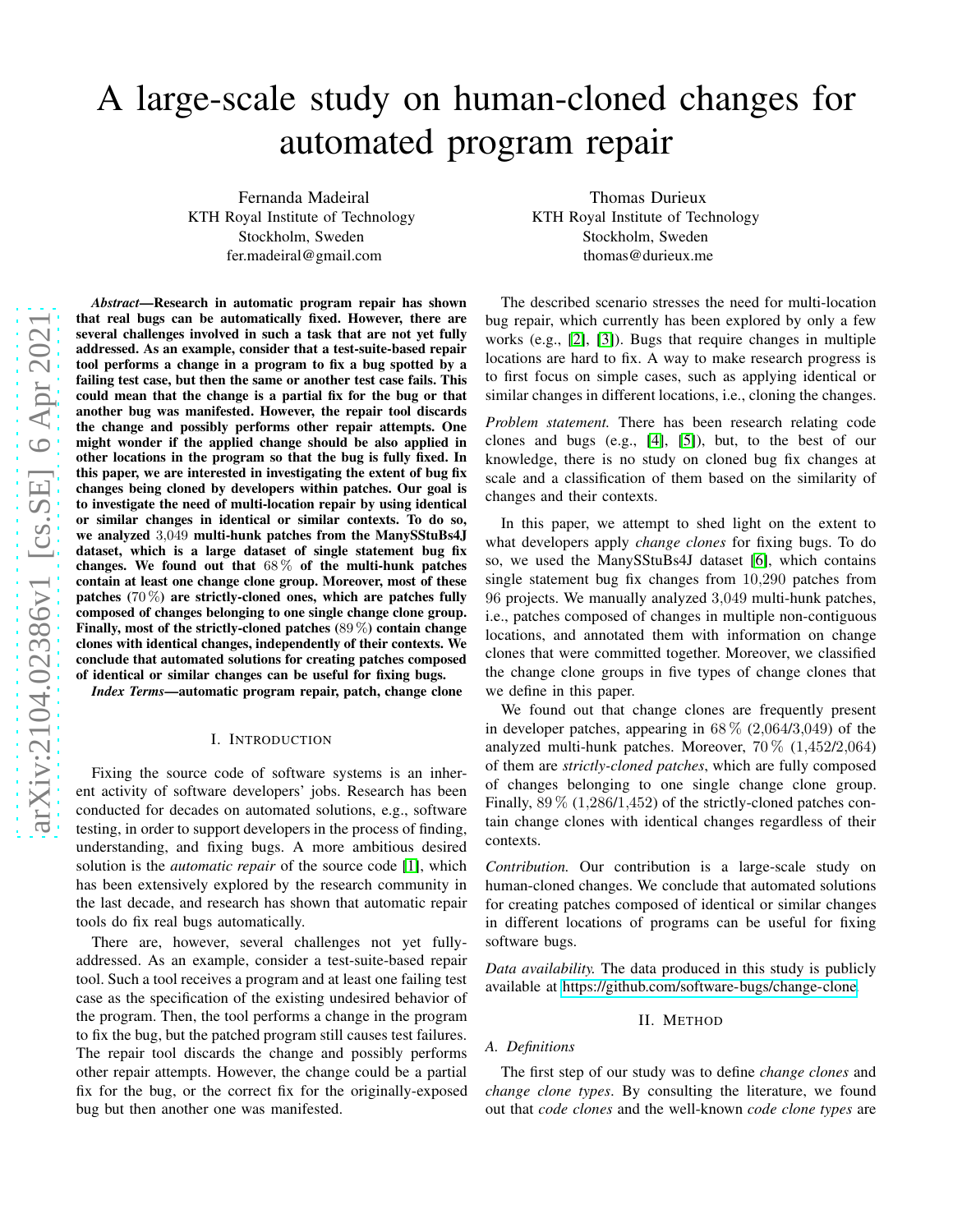closely related to our idea of *change clones* and *change clone types*. However, the existing definitions on code clones cannot be directly reused due to the difference of nature between code clone and change clone. In this section, we motivate the need for new definitions for change clones and their types, and then we present the actual definitions supported by examples.

First, consider the definition of the code clone types provided by Roy and Cordy [\[7\]](#page-4-6):

Type I: Identical code fragments except for variations in whitespace (may be also variations in layout) and comments.

Type II: Structurally/syntactically identical fragments except for variations in identifiers, literals, types, layout, and comments.

Type III: Copied fragments with further modifications. Statements can be changed, added, or removed in addition to variations in identifiers, literals, types, layout, and comments.

Type IV: Two or more code fragments that perform the same computation but implemented through different syntactic variants.

Then, consider the patch presented in [Listing 1,](#page-1-0) which contains two single statement changes. The calls to the method Long. value Of were removed from both statements while their arguments were kept in the code. The changes themselves are the same in both statements, but their contexts albeit similar are different. Those changed lines are change clones. However, we cannot classify them as the traditional code clones of Type I, because the contexts of the changes are different. We also cannot simply classify the changed lines as code clones of Type II, because the changes are identical.

```
assigneeNode.put("id", Long.valueOf(userTask.getAssignee()));
+ assigneeNode.put("id", userTask.getAssignee());
...
 candidateUserNode.put("id", Long.valueOf(candidateUser));
 candidateUserNode.put("id", candidateUser);
```
Listing 1. Identical changes, similar contexts (Type B).

*Code clones* are identical or similar code fragments that already exist in the source code. However, *change clones* can be identical or similar in two aspects: the actual changes and the contexts where the changes were applied. For this reason, we define change clones and their types in this paper, taking into account the types of code clones and the two aspects of similarity in change clones, that is, the actual changes and their contexts.

Definition 1: Change clone. A change clone is a source code change that is identical or similar to another change. There are two aspects of similarity between two changes: the actual changes and their contexts.

Definition 2: Change clone type. A change clone type specifies how change clones are similar.

<span id="page-1-1"></span>

|   |  | $-$ s $+$ = s.length() + endString + s; |  |  |
|---|--|-----------------------------------------|--|--|
|   |  | $+$ s = s.length() + endString + s;     |  |  |
| . |  |                                         |  |  |
|   |  | $-$ s $+$ = s.length() + endString + s; |  |  |
|   |  | $+$ s = s.length() + endString + s;     |  |  |
|   |  |                                         |  |  |

Listing 2. Identical changes, identical contexts (Type A).

<span id="page-1-2"></span>

| + databaseFormatter = new DatabaseFormatterDb2();        | - databaseFormatter = new DatabaseFormatterOracle();                                                           |  |  |  |  |
|----------------------------------------------------------|----------------------------------------------------------------------------------------------------------------|--|--|--|--|
| $\cdots$                                                 | - databaseFormatter = new DatabaseFormatterOracle();<br>+ databaseFormatter = new DatabaseFormatterPostgres(); |  |  |  |  |
| Listing 3. Similar changes, identical contexts (Type C). |                                                                                                                |  |  |  |  |

```
callsPerKey *= numKey1 / (double) numRecords1;
+ callsPerKey *= (double)numRecords1 / numKey1;
...
- callsPerKey *= numKey2 / (double) numRecords2;
+ callsPerKey *= (double) numRecords2 / numKey2;
         Listing 4. Similar changes, similar contexts (Type D).
```
<span id="page-1-4"></span>response.write (data +  $"$  <  $|$  |>"); + response.write(data + END); ... - return message + "<||>"; + return message + END;

Listing 5. Identical changes, not similar contexts (Type E).

We defined five change clone types, as explained as follows.

Type A: The changes are identical and their contexts are also identical, as shown in [Listing 2.](#page-1-1)

Type B: The changes are identical, and their contexts are structurally similar, possibly containing variations in identifiers, literals, types, layout, comments, and added or removed code elements, as shown in [Listing 1.](#page-1-0)

Type C: The changes are structurally similar, possibly containing variations in identifiers, literals, types, layout and comments, and their contexts are identical, as shown in [Listing](#page-1-2) 3.

Type D: The changes and their contexts are structurally similar, possibly containing variations in identifiers, literals, types, layout, and comments, as shown in [Listing 4.](#page-1-3)

Type E: The changes are identical, and their contexts are not structurally similar, as shown in [Listing 5.](#page-1-4)

Note that our definitions of change clone types are inspired by the code clone types. [Table I](#page-1-5) presents the relation between them. The Types A, B, C, and D are directly supported by the definitions of Types I, II, and III. Type E resembles the copy and paste operations of fine-grained code elements. We do not take into account Type IV of code clones because it involves code semantic analysis, which is out of the scope of this work due to its scale.

Definition 3: Change clone group. A change clone group is a set of two or more identical or similar change clones.

<span id="page-1-5"></span>TABLE I RELATION BETWEEN CHANGE CLONE TYPES AND CODE CLONE TYPES.

|                                 | Type A | Type B                       |                   | Type C Type D Type E |                             |
|---------------------------------|--------|------------------------------|-------------------|----------------------|-----------------------------|
| Change Type I<br>Context Type I |        | Type I<br>Type II & Type III | Type II<br>Type I | Type II<br>Type II   | Type 1<br>$\qquad \qquad -$ |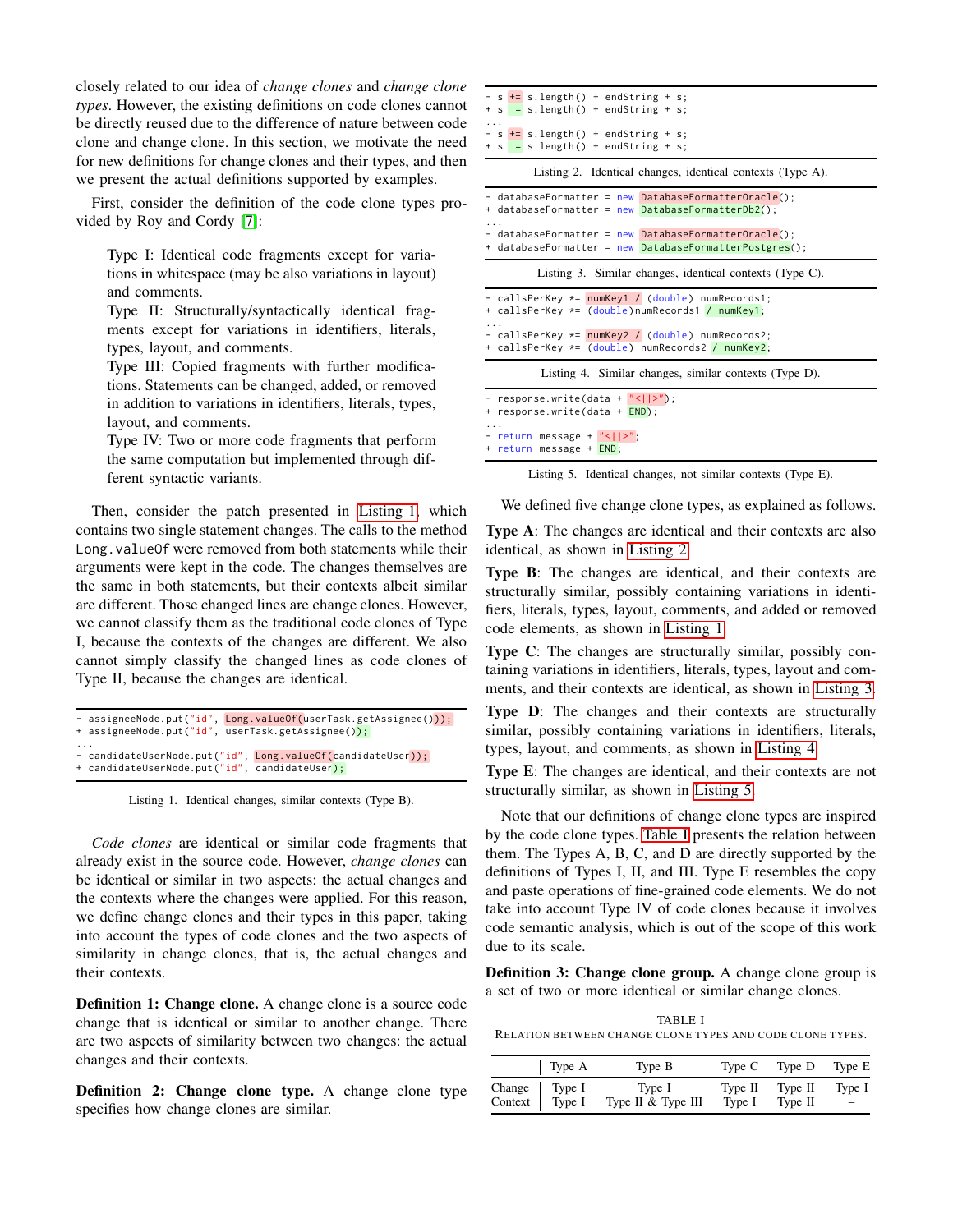# *B. Data collection*

Our work is an initial effort towards understanding change clone types in patches. We aim to do so at large scale, and for that we need a large data source. There are datasets that could be used in our study, such as Defects4J [\[8\]](#page-4-7) and Bears [\[9\]](#page-4-8), which contain bugs and their respective patches. Those datasets are curated and focused on providing researchers with reproducible bugs. Naturally, they are not large (by large, we mean a dataset with hundreds of data entries), so they are not the ideal fit for our study. Recently, researchers created the ManySStuBs4J dataset [\[6\]](#page-4-5), which does not necessarily contain reproducible bugs, but it is large in terms of bug fix changes. Therefore, we use this dataset in our study. Note that there are two versions of the ManySStuBs4J dataset: a small and a large one. Our analysis (further explained in [Section II-D\)](#page-2-0) is manual, therefore we use the small ManySStuBs4J dataset, which contains  $25,539$  single statement changes.

# *C. Data preprocessing*

The ManySStuBs4J dataset is organized at the level of single statement changes. Our work is conducted at the level of patches, since we want to investigate change clones within patches. Therefore, we first grouped the changes by commit (patch). We found out that the <sup>25</sup>,<sup>539</sup> single statement changes are from <sup>11</sup>,<sup>624</sup> patches. Then, we removed patches with duplicate diffs. This process resulted in <sup>10</sup>,<sup>290</sup> patches.

#### <span id="page-2-0"></span>*D. Data analysis*

We manually analyzed the patches and annotated the single statement changes that are change clones with their types. The actual analyzed patches were selected as follows. First, we discarded single-hunk patches, i.e., patches composed of changes in a single contiguous location, resulting in <sup>3</sup>,<sup>475</sup> multi-hunk patches. We then analyzed <sup>3</sup>,<sup>049</sup> patches that have at maximum six changes to keep the manual effort reasonable.

### III. RESULTS

We first found out that  $68\%$  (2,064/3,049) of the analyzed multi-hunk patches contain at least one change clone group. Surprisingly, 70 % (1,452/2,064) of these patches are *strictlycloned patches*, which are fully-composed of changes belonging to one single change clone group. This means that a repair tool could generate these patches by only applying the same or similar changes in the same or similar contexts.

[Figure 1](#page-2-1) shows the frequency of the <sup>2</sup>,<sup>064</sup> patches that contain at least one change clone group, per change clone type. Change clones of Types A and B are the most frequent ones by far. Change clones with identical changes regardless of their contexts (change clones of Types A, B, and E) are present in  $89\%$  (1,286/1,452) of strictly-cloned patches.

[Figure 2](#page-2-2) shows the distribution of number of changes per change clone type, only considering the <sup>1</sup>,<sup>452</sup> strictly-cloned patches. The distributions are similar to each other, showing that usually the change clone groups are of size two. Change clones of Type B are the only ones that also frequently happen in triples and quadruples. In some exceptional cases, the



<span id="page-2-1"></span>Fig. 1. Frequency of patches per change clone type.



<span id="page-2-2"></span>Fig. 2. Distribution of number of Fig. 3. changes in strictly-cloned patches.

<span id="page-2-3"></span>Distribution of number of changed files in strictly-cloned patches.

size of change clone groups are up to six. [Figure 3](#page-2-3) shows the distribution of number of changed files in strictly-cloned patches per change clone type. Change clone groups are usually in one file, which is the median of the distributions, but they also frequently happen in two and three files for some types of change clones, i.e., Types A, B, and E.

Finally, [Table II](#page-3-0) presents the occurrence of the SStuB (simple stupid bugs) patterns [\[6\]](#page-4-5) in change clones. For instance, there are 200 change clones that are "Change Identifier Used" instances in the ManySStuBs4J dataset. Those changes represent 3.7% of all change clones spotted by us, and  $11\%$ of all changes annotated with "Change Identifier Used" in the <sup>3</sup>,<sup>049</sup> analyzed multi-hunk patches. The most frequent SStuB patterns in change clones are "Wrong Function Name" and "Change Modifier". We observed that most changes considered as change clones are not classified with any of the SStuB patterns, since the percentages shown in the second column of the table are far to sum up to 100%. In fact, only <sup>1</sup>,<sup>604</sup>  $(29\%)$  change clones are annotated with one of the 16 SStuBs. Finally, with the numbers of the last column, we observed that "Missing Throws Exception", "Change Unary Operator", and "More Specific If" changes are more likely to be cloned, considering their total occurrences in multi-hunk patches.

#### IV. DISCUSSION

## *A. Implications*

In this study, we found out that  $68\%$   $(2,064/3,049)$  of the multi-hunk patches contain change clones. This percentage is high, which indicates the need of repair tools that can produce change clones, i.e., that can apply identical or similar changes in different locations of the program.

Moreover,  $70\%$  (1,452/2,064) of these patches are strictlycloned patches. This means that a repair tool could generate these patches by only applying the same or similar changes in the same or similar contexts, and no other change.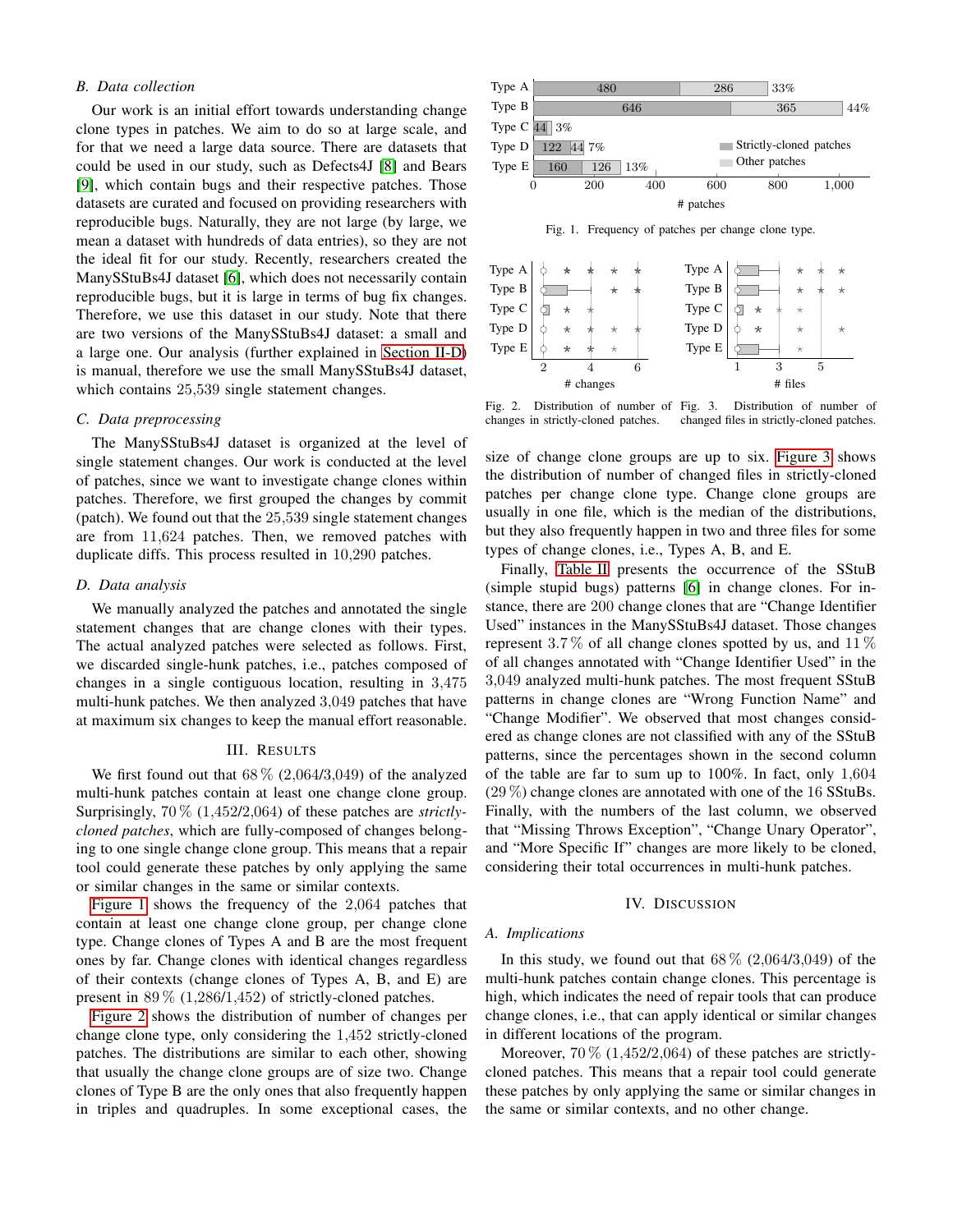TABLE II SSTUB PATTERNS IN CHANGE CLONES.

<span id="page-3-0"></span>

| SStuB                      | Change clones<br>(total: 5,460) | % Change clones<br>in SStuB changes |
|----------------------------|---------------------------------|-------------------------------------|
| Change Identifier Used     | 200 (3.7%)                      | 11\%                                |
| Change Numeric Literal     | 13 (0.2%)                       | $3.3\%$                             |
| Change Modifier            | 318 $(5.8\%)$                   | 76 %                                |
| Change Boolean Literal     | $0(0\%)$                        | $0\%$                               |
| Wrong Function Name        | 479 (8.8%)                      | 47%                                 |
| Same Function More Args    | 186 (3.4%)                      | $65\%$                              |
| Same Function Less Args    | 65 $(1.2\%)$                    | 65%                                 |
| Same Function Wrong Caller | 40 $(0.7\%)$                    | 24%                                 |
| Same Function Swap Args    | 56 $(1.0\%)$                    | $69\%$                              |
| Change Binary Operator     | 69 (1.3%)                       | 74%                                 |
| Change Unary Operator      | 45 (0.8%)                       | 85%                                 |
| Change Operand             | 18 $(0.3\%)$                    | $23\%$                              |
| Less Specific If           | 32 $(0.6\%)$                    | $21\%$                              |
| More Specific If           | 49 (0.9%)                       | 83%                                 |
| Missing Throws Exception   | $22(0.4\%)$                     | $92\%$                              |
| Delete Throws Exception    | 12 $(0.2\%)$                    | $63\,\%$                            |

Finally, change clones are mostly of Type A, B, and E. Those change clone types are about identical changes being applied in different locations of the program, regardless of their contexts. This encourages automation for multi-hunk repair by only applying the same change in different locations. By only targeting Type A patches, the likely simplest case to automatize because the same change is applied in identical contexts, a system would fix  $23\%$  (480/2,064) of the patches containing clones, which is  $16\%$  (480/3,049) of all multi-hunk analyzed patches.

## *B. Threats to validity*

There are three main threats to the validity of our study, which are described as follows.

*Manual analysis.* Our work relies on extensive manual analysis of patches. As in any manual work, we might have made mistakes when detecting change clones and classifying them. The manual analysis was performed by the two of us. At the beginning of the process, we analyzed 50 patches together, discussed, and annotated them. This was a way to minimize the subjectivity in the task.

*Bug fixing changes.* ManySStuBs4J is supposed to contain changes related to bug fixes. The authors of that dataset spotted and removed some recurring changes that are related to refactoring. However, it is not guaranteed that the dataset is 100 % composed by bug fix changes. This is a threat to the validity of our study because we assume that the changes are bug fixing.

*Single statement changes.* Our analysis was performed on single statement changes. Our findings cannot be generalized to patches containing blocks of changes.

## V. RELATED WORK

*Concepts.* The term *change clone* used in this paper is related to *code clone*, *similarity preserving co-change (SPCO)* [\[10\]](#page-4-9),

and *systematic edit*. We already discussed the differences between change clone and code clone in [Section II-A.](#page-0-0) SPCO refers to clone fragments that co-changed and their similarity was preserved. This is similar but slightly different from change clone, because a pair of change clones is not necessarily a pair of code clones before the change was applied, e.g., Type E change clones. *Systematic edits* are similar, but not identical, changes to many locations in the source code [\[11\]](#page-4-10). On the contrary, change clones can be identical.

*Clones and bugs.* There are studies where clones and bugs were studied together, which are related works to ours. Steidl and Göde [\[4\]](#page-4-3), for instance, investigated which clone features are relevant to predict incompletely fixed bugs. Mondal et al. [\[5\]](#page-4-4) investigated if the creation of code clones propagates temporarily hidden bugs from one code fragment to another.

*Studies on patch analysis for program repair.* In the context of automatic program repair, Sobreira et al. [\[12\]](#page-4-11) performed a manual analysis of the Defects4J patches [\[8\]](#page-4-7) for discovering repair actions and patterns. Among other features, they found out a pattern in the patches whose name is "copy/paste". Their study is related to ours, but our study has a much larger scale in number of patches and we only focus on change clones and their five different types.

## VI. FINAL REMARKS

In this paper, we reported on a study of change clones within multi-hunk patches written by developers. Our findings can guide researchers in improving the state-of-the-art of automatic program repair.

*Future work.* There are several opportunities for future work. First, an automated solution for analyzing patches, such as PPD [\[13\]](#page-4-12), could be created for detecting the change clone types, which would allow us to scale up our study. The patches annotated in this study could serve as ground-truth for evaluating that automated detection. Second, we noted that the existing SStuB patterns are not enough to categorize the changes involved in clones. A future work would be to create a broader set of SStuB patterns so that at least most changes can be classified. Third, for change clone types with identical changes (Types A, B, and E), it would be interesting to investigate how universal the change was in the source code of the analyzed project. For example, considering [Listing 1,](#page-1-0) one might wonder if all instances of the call to Long.valueOf is deleted, or just some of them based on the context. Fourth, since our study shows that the majority of change clones are Type B clones, which are identical changes with similar contexts, it would be beneficial to have a more fine-grained analysis on how different the contexts are across those identical changes. This would shed light on the possible challenges and solutions in developing automatic program repair that could generalize to different program contexts. Finally, further studies could analyze change clones in multiple statement changes instead of single statement changes.